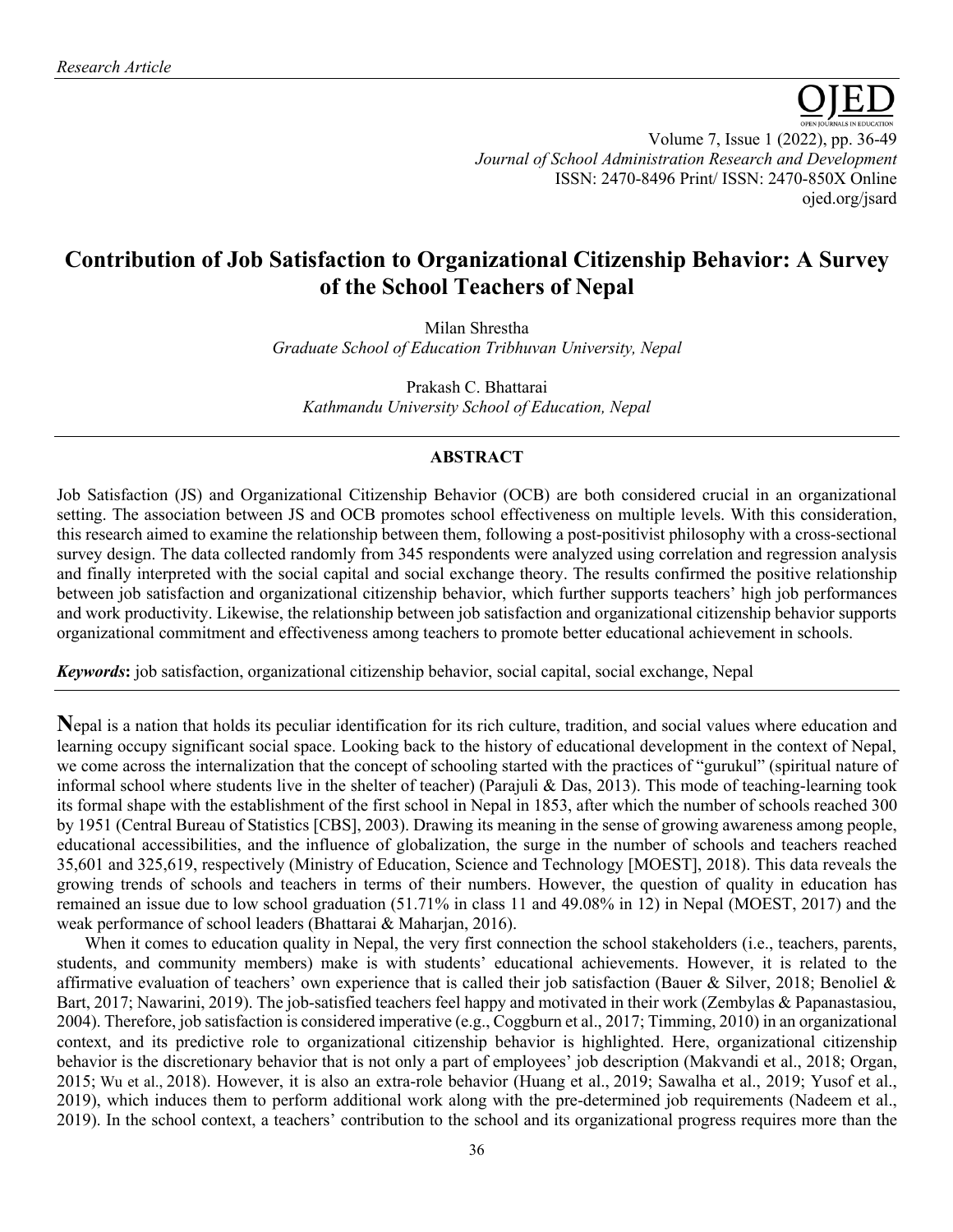defined framework of their job (e.g., Organ & Ryan, 1995; Smith et al., 1983; Toropova et al., 2021). The contributions by a teacher for organizational progress can be fulfilled by job satisfaction and highly organizational citizenship behavior occupied teachers.

Similarly, the social exchange relationship (Cole et al., 2002) and social capital (Amintojjar et al., 2015) contribute to job satisfaction and organizational citizenship behavior of teachers. Here, social capital refers to the social bonding (Foote & Tang, 2008), positions, and networks of people that boost the access of opportunity, social status, monetary resources, and information of people (Paydar & Salehi, 2017). This social capital contributes to organizational citizenship behavior as persons display positive social activities such as helping behavior, compassion, fellowship, and companionship (Amintojjar et al., 2015). Moreover, the social capital, achieved through social interaction, is an elusive asset (Villena et al., 2011) for an organization.

Along with social capital, job satisfaction is acquired via social exchange. Social exchange is the dialectical relations between two parties (Domenico et al., 2009) as school and teachers. In the school setting, employees perform their work, and the school provides salaries, benefits, incentives, and appreciation (Ahmed et al., 2012), which enhances the social exchange behavior between school leaders and employees. When there is such cooperation, it results in increased satisfaction in the job (Cole et al., 2002) and enhances their organizational citizenship behavior.

Organizational citizenship behavior and job satisfaction are necessary for Nepalese schools, where a large proportion of teachers (43%) are not satisfied with their jobs (Kayastha & Kayastha, 2012). For Kayastha and Kayastha (2012), the main reason for the dissatisfaction is the low income among teachers compared to that of other professions. Khadka (2010) also found that the majority of institutional school teachers were dissatisfied with their present jobs not only due to their low salary but also due to pitiable incentives, benefits, and security. It further influences job retention (Torres, 2018; Huang et al., 2017) and classroom performance of teachers (Iqbal et al., 2016). Moreover, it becomes a cause of low educational achievement of students in schools (Khadka, 2018). For instance, the MOEST (2017) found that only 37.55% of total students achieved a "C and above" grade in the Secondary Education Examination (SEE) in Nepal. For several stakeholders, students remaining below the "C" grade show that schools are not performing well. There are many reasons for this low performance of schools, including low job satisfaction (e.g., Banerjee et al., 2017) and organizational citizenship behavior (Khalid et al., 2010) among school teachers.

The low job satisfaction and organizational citizenship behavior among teachers reduces the educational environment, which hampers quality education in a school setting. The paradox in our context is that despite the realization that job satisfaction and organizational citizenship behavior are crucial in the school setting, they are still massively neglected (Saraih et al., 2015). In this scenario, anyone would expect a thorough study of the school setting to derive what relationship exists between job satisfaction, organizational citizenship behavior, and educational environment. However, a review of literature allowed researchers to probe that studies of this type into school leadership are limited, particularly in Nepal. There are some studies (e.g., Chhetri, 2017; Gautam et al., 2005) that found a satisfactory extent of job satisfaction (Kayastha & Kayastha, 2012; Khadka, 2010; Mondal et al., 2011; Thadathil, 2015) in schools. Likewise, Chhetri (2017) explored the positive relationship between job satisfaction and organizational citizenship behavior in a setting other than schools. However, the relationship between job satisfaction and organizational citizenship behavior among Nepalese teachers remains unanswered. In this context, this paper examines and discusses the influence of job satisfaction in organizational citizenship behavior among the school teachers of the Dhading district of Nepal.

#### **Variables of the Study**

The researchers conceptualized job satisfaction as the independent variable, which enhances the dependent variables in organizational citizenship behavior. As the independent variable, several components form job satisfaction (e.g., Barusman & Mihdar, 2014; Shrestha, 2019). For this study, researchers incorporated only five: (1) Pay, Incentive, and Benefits (PIB), (2) work itself, (3) work environment, (4) supervision, and (5) recognition. Firstly, the PIB is the exchange relations in terms of providing economic capital by the school to encourage teachers instead of investing their efforts in the job. Secondly, work itself refers to the scenery of the job, which slots the job description, design, workload, autonomy, scope, attraction, and creativity. Thirdly, the working environment divulges favorable circumstances, which create feasible and excellent physical comfort (Parvin & Kabir, 2011) among teachers to perform their job. Fourthly, the supervision incorporates the managerial and leadership role of the boss in school, and it inspires employees to do their job with enjoyment and happiness. Finally, recognition increases the self-esteem of employees in the job by admiring and providing prestige (Sulentic et al., 2017) for excellent performances on the job.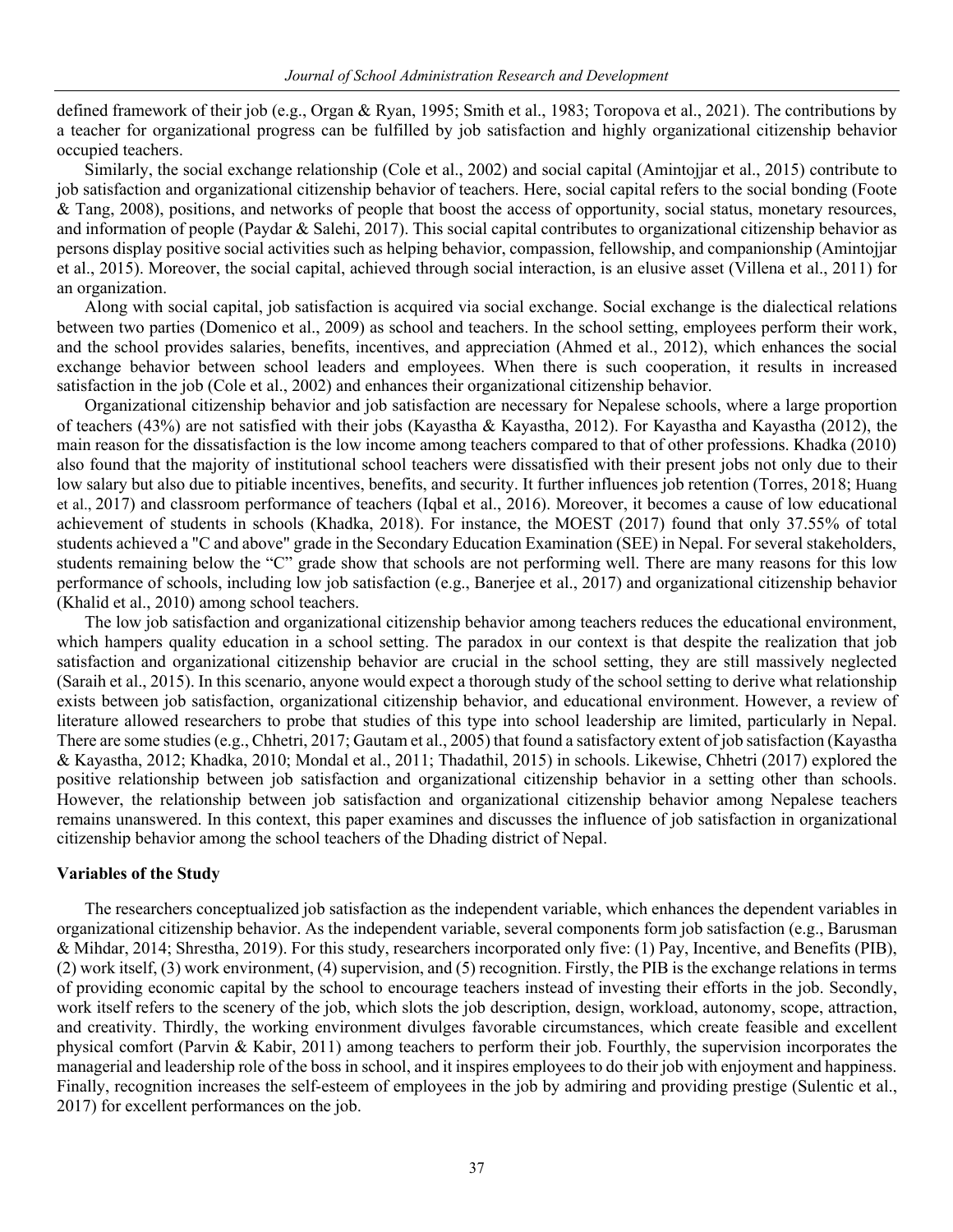Likewise, organizational citizenship behavior as a contingent variable is composed of five components: (1) helping behavior, (2) courtesy, (3) conscientiousness, (4) sportsmanship, and (5) civic virtue (Newland, 2012). Among them, helping behavior refers to the spontaneous manners of employees, like assisting and appreciating new employees (Cheung, 2018; Newland, 2012), and making them familiar with their newfangled work situation. Courtesy is the behavior of employees, which prevents problems associated with work. Similarly, conscientiousness carries the attitude for performing the job, which is beyond his/her duties (Belwalkar et al., 2018) and compliance with norms (Huang et al., 2017). Likewise, sportsmanship is the attitude related to the tolerance, forgiveness, and compromise capacity of employees. Finally, civic virtue incorporates those particular behaviors that demonstrate liable concerns for the goodwill and welfare of the organization by participating in school events (Bukhari et al., 2009; Viveten et al., 2006). In general, an alliance of these five components determines the organizational citizenship behavior among teachers (Figure 1).

#### **Figure 1**

# *Variables: JS and OCB and their Relationship*



# **Relationship between Job Satisfaction and Organization Citizenship Behavior Empirical Evidence**

Numerous scholars (e.g., Organ & Lingl, 1995; Rahman et al., 2014; Talachi et al., 2014) examined the relationship between job satisfaction and organizational citizenship behavior. These studies also concluded that there is a significant correlation between job satisfaction and the organizational citizenship behavior among employees (Koys, 2001; Organ & Lingl, 1995; Podsakoff et al., 1990; Rahman et al., 2014; Saxena et al., 2019; Talachi et al., 2014). Moreover, job satisfaction usually displays the positive sentimental state of employees. It means the more satisfied employees cultivate more prosocial and citizenry behavior. According to Saxena et al. (2019) and Wahjusaputri (2018), there is a contributory relationship of overall job satisfaction to organizational citizenship behaviors. For the authors, there should be an establishment of strong, positive, and consistent relationship between organizational citizenship behavior and job satisfaction, particularly for the promotion and supervision of the employees. Likewise, Smith et al. (1983) found that the "characteristics level of job satisfaction predicts organizational citizenship behavior" and "rendering satisfaction and citizenship behavior are correlated but functionally unrelated" (p. 654). Additionally, Wahjusaputri (2018) found that there is a positive relationship between job satisfaction and organizational citizenship behavior. This is even agreed by Hemakumara (2020), who states that job satisfaction is essential for the existence of organizational citizenship behavior (Hemakumara, 2020; Organ & Ryan, 1995). Thus, job satisfaction predicts organizational citizenship behavior. Accumulating the derivations made by the aforereviewed studies, it can be stressed that job satisfaction predicts organizational citizenship behavior. Based on these shreds of evidence, the following hypothesis has been built by the researchers:

H1: Job satisfaction enhances organizational citizenship behavior among school teachers.

## **METHOD**

#### **Research Design**

The researchers apply a post-positivist paradigm for advocating the single reality (Creswell, 2009) to confirming the relationship between job satisfaction and organizational citizenship behavior among school teachers. So, this research has been carried out adopting a cross-sectional survey design for collecting data at one point in time (Creswell, 2015) from the Dhading district as the study area of this research. Among 77 districts of Nepal, Dhading is a hilly district, spreading from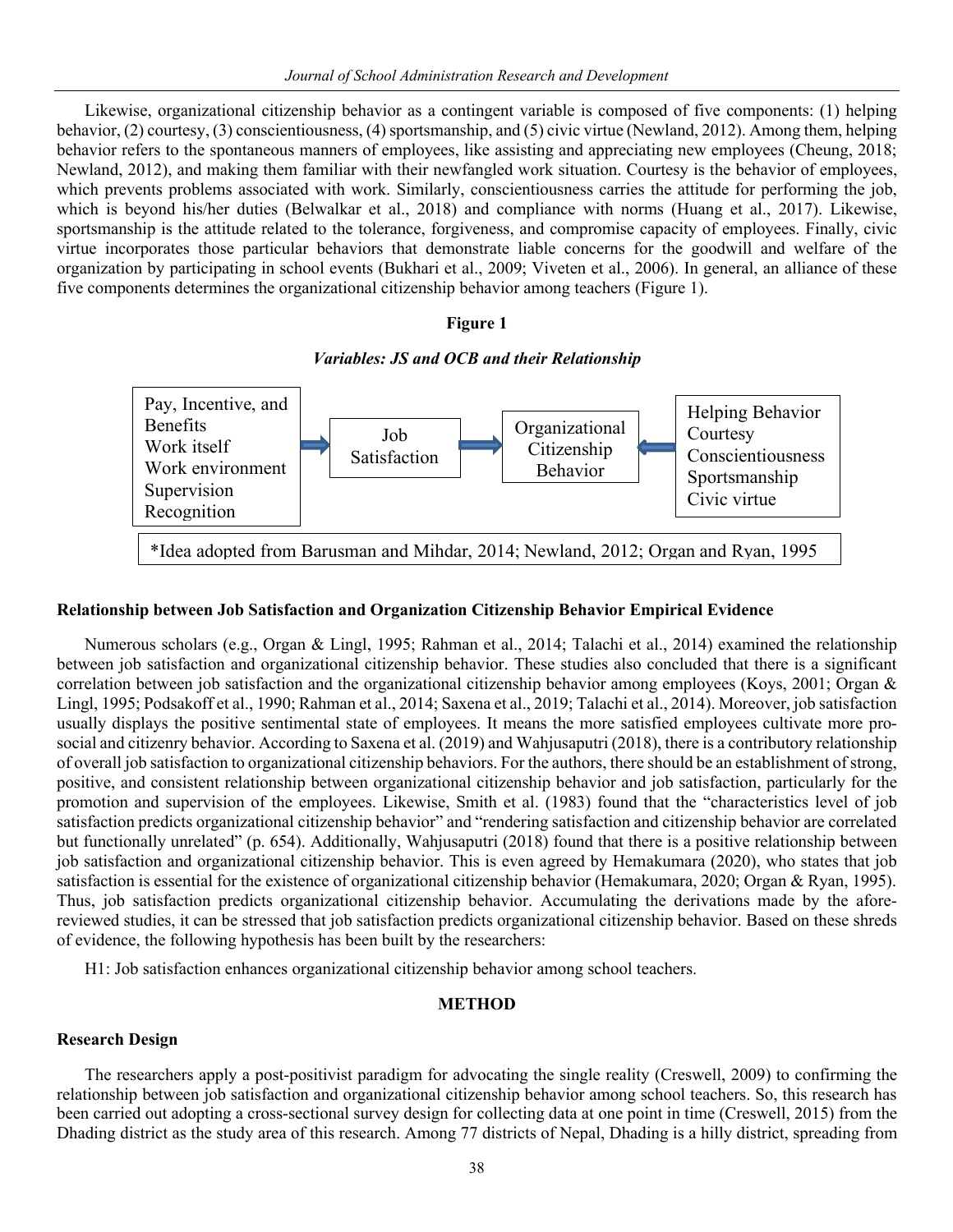a lower hill of altitude 300 meters to the China border consisting of Pabil Mountain at 7,100 meters altitude (Pathak, 2019). Though the district has a very close connection to the capital of the Nepal, diverse topography has become the main barrier for the equal distribution of schools and their facilities to the entire district. On this basis, this study has also declared the unit of analysis as individual school teachers of the Dhading district.

# **Population, Sample, and Sampling Procedures**

From a Dhading district school teacher population of *N* = 2,487 (MOEST, 2018), a sample of 345 teachers was obtained through Yamane (1967) approaches (e.g., Gwelo, 2019; Shrestha, 2019) at a 95% confidence limit. The reach this desired sample size  $(n = 345)$ , the researchers employed cluster sampling by picking one municipality as one cluster from the entire Dhading district, which is politically divided into 13 municipalities (Election Commission Nepal [ECN], 2017). After this, researchers prepared the list of schools within that cluster based on the District Education Office (DEO, 2016). Then, the researchers randomly selected one school from the list by lottery methods and took all teachers at that school as a sample of this study. This process was continuously repeated in this study until the required numbers of in the sample size were reached.

# **Instrument and Data Collection**

The researchers adopted a questionnaire of job satisfaction from Khadka (2010) and organizational citizenship behavior from Fox and Spector (2011). The researchers obtained consent from them to use the questionnaire. However, the questionnaires were modified and contextualized by consulting local teachers before they were executed. This instrument consisted of two sections: (a) the JS scale and (b) the OCB scale. The first section incorporated 26 questions related to the JS as pay, incentive, and benefits (5 items), work itself (6 items), working environment (7 items), supervision (3 items), and recognition (5 items). The second section encompassed the OCB and used 24 questions, including helping behavior (6 items), courtesy (6 items), conscientiousness (4 items), sportsmanship (5 items), and civic virtue (3 items). Then, the researchers piloted the questionnaire to 35 teachers, which was 10 percent of the sample size (Lackey & Wingate, 1998 as cited in Hertzog, 2008). For establishing the internal reliability, the researchers drew the Cronbach's alpha coefficient values as .892 and .885 of job satisfaction and organizational citizenship behavior scale. The obtained values were higher than .7, ensuring a high internal reliability of the scale (Santos, 1999; Taber, 2018). After confirming the final set of questionnaires, the researchers collected the primary data from the teachers.

## **Data Analysis Process**

Researchers employed inferential statistics (e.g., Karl Pearson correlation and linear regression analysis) for analyzing and interpreting (e.g., Panayotova, 2020) the relation of job satisfaction and organizational citizenship behavior among the teachers.

## **RESULTS**

Before preceding tto she correlation and regression coefficients, the researchers examined the assumption for correlation and regression statistics as follows.

# **Testing the Assumptions for Correlation and Regression Statistics**

The statistical assumptions (e.g., normality of data, absence of multicollinearity, linearity, and absence of autocorrelation) were fundamental for computing the correlation and regression analysis (Shrestha & Dangol, 2020; Sreejech et al., 2014). So, these assumptions were established before performing correlation and regression analysis in this study.

Firstly, the normality was ensured by deriving the values of the skewness and kurtosis in this study. As a normal distribution, skewness and kurtosis remain within the  $+2$  to  $-2$  range (Garson, 2012). The statistically derived value of the skewness and kurtosis values of job satisfaction was *Zskew* = -.43, and *Zkurt* = .21, whereas the organizational citizenship behavior was *Zskew* = -.94, and *Zkurt* =1.64 respectively. Likewise, all the derived values regarding indicators of job satisfaction (*Zskew* [-.04 to -.98] and *Zkurt* [-.54 to 0.35]) and organizational citizenship behavior (*Zskew* [-.15 to -1.28] and *Zkurt* [.16 to 1.68]) stand within the range of normal distribution  $(\pm 1.96)$ , it contributes to assuming that the data are in a normal distribution. So, it allows operating the correlation and regression analysis in this study.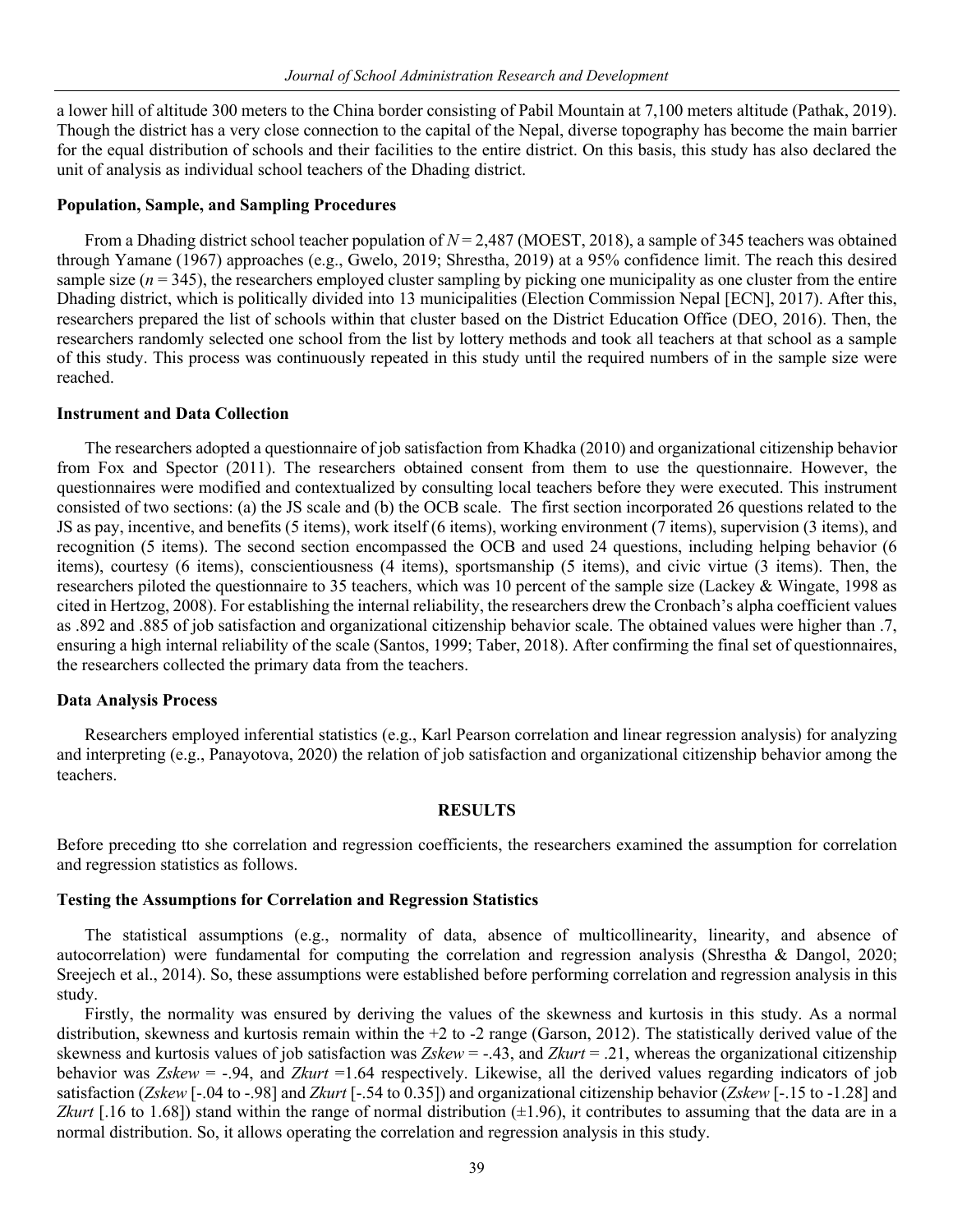Secondly, as multicollinearity assumes that the independent variables of the regression model correlate high with each other (Field, 2009), it is difficult to assess the influence of each independent variable on the dependent variable. So, in the study, the assumption is tested by the Tolerance and Variance Inflation Factor (VIF). Statistically, tolerance  $(T = 1 - R^2)$ has an inverse relationship with VIF (= 1/*T*). The tolerance value *T*4.0 indicates the absence of multicollinearity (Garson, 2012). The computed tolerance and VIF values among multicollinearity between job satisfaction and organizational citizenship behavior are in Table 1.

# **Table 1**

| <b>Model</b>   |                                        |                            | <b>Collinearity Statistics</b> |            |  |  |
|----------------|----------------------------------------|----------------------------|--------------------------------|------------|--|--|
|                | <b>Dependent Variables</b>             | <b>Comparing Variables</b> | <b>Tolerance</b>               | <b>VIF</b> |  |  |
| $\mathbf{1}$   | Organizational Citizenship<br>Behavior | Pay, incentive and benefit | .760                           | 1.317      |  |  |
|                |                                        | Work itself                | .643                           | 1.556      |  |  |
|                |                                        | Work environment           | .565                           | 1.771      |  |  |
|                |                                        | Supervision                | .698                           | 1.432      |  |  |
|                |                                        | Recognition                | .679                           | 1.473      |  |  |
|                | Job Satisfaction                       | Helping behavior           | .677                           | 1.478      |  |  |
|                |                                        | Conscientiousness          | .689                           | 1.452      |  |  |
| $\overline{2}$ |                                        | Sportsmanship              | .930                           | 1.076      |  |  |
|                |                                        | Courtesy                   | .642                           | 1.558      |  |  |
|                |                                        | Civic virtue               | .864                           | 1.158      |  |  |
|                | Organizational Citizenship<br>Behavior | <b>Job Satisfaction</b>    | 1.00                           | 1.00       |  |  |

# *Testing of Multicollinearity between JS and OCB*

Table 1 divulges that all obtained values of the tolerance and VIF were more than  $T < 0.20$  and lesser than VIF  $> 4.0$ , respectively. Both of these tolerance and VIF values ensured that there was no multicollinearity between job satisfaction and organizational citizenship behavior, and it allowed researchers to perform the correlation and regression analysis in this study.

Thirdly, the assumed observation was to be independent, and it was necessary to make data free from autocorrelation. The absence of autocorrelation results in the valid significance tests and confidence intervals (Field, 2009) to employ operating regression analysis. There are several ways of testing the assumption of autocorrelation, and this study adopted Durbin–Watson's test, which reveals the value of 1.815 between job satisfaction and organizational citizenship behavior. The standard value of this test statistic ranges from 1.5 to 2.5 for independent observations (Garson, 2012). Consequently, the derived value from Durbin–Watson indicated that there is no autocorrelation, which means it allows testing of the regression analysis in this study.

Fourthly, researchers examined the assumption of linearity in this study. This assumption was tested by the graphical method, shown in the scatter plot of job satisfaction against organizational citizenship behavior (Figure 2) around the straight line. Figure 2 displays a scatter plot in linear form, which allows conducting regression analysis in this study.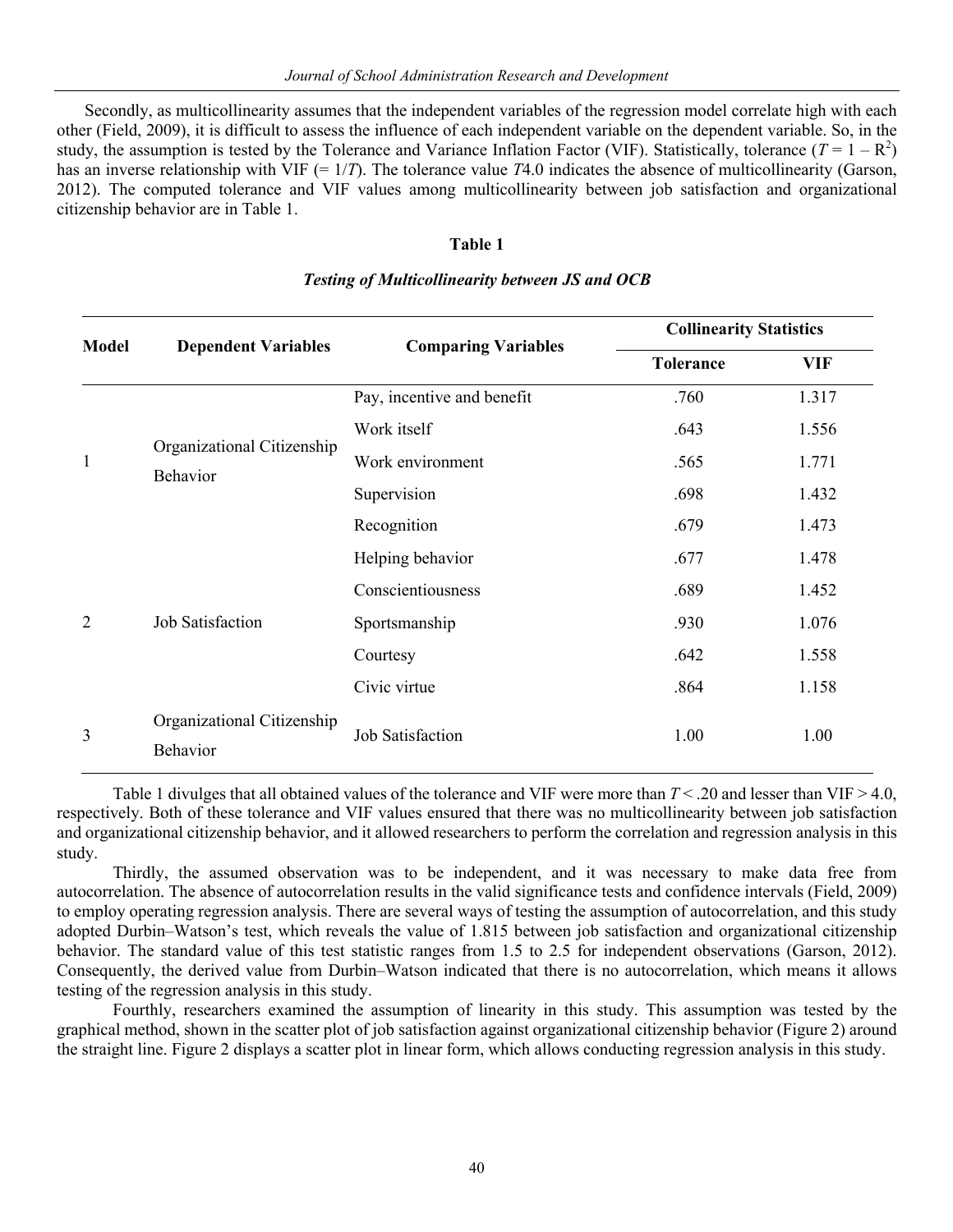#### **Figure 2**



## *Linearity relationship between JS with OCB*

#### **Results: Correlation Between Job Satisfaction and Organizational Citizenship Behavior**

The researchers computed the Karl Pearson coefficient of correlation to observe the relation between job satisfaction and organizational citizenship behavior. From the computation of this Pearson correlation, the researchers derived the correlation (*r*) values and categorized them according to Singh (2007) in the following levels: negligible (0-.2), low (.2-.4), moderate (.4-.6), high (.6-.8) and very high (0.8-1.0), respectively.

The derived inferences from Table 2 reflect the high level of correlation between job satisfaction and all its components: PIB (*r* = .68, *p* < .1), work itself (*r* = .70, *p* < .1), work environment (*r* = .76, *p* < .01), supervision (*r* = .76, *p* < .01), and recognition  $(r = .74, p < .01)$  respectively. Additionally, it displays a moderate and low correlation among the components of job satisfaction. Among them, between work environment and work itself (*r* = .556, *p* < .01), supervision and work environment ( $r = .477$ ,  $p < .01$ ), recognition and work itself ( $r = .403$ ,  $p < .01$ ), recognition and work environment ( $r =$ .472,  $p < .01$ ), and recognition and supervision ( $r = .425$ ,  $p < .01$ ) demonstrates a moderate correlation. Besides this, all remaining components possess significantly  $(p < .01)$  low correlation among each other. These statistical computations indicate that most of the components were moderately correlated, and the remaining components signify low correlations.

Concerning organizational citizenship behavior, the statistical test shows a high and moderate level of correlation between organizational citizenship behavior and its components. More specifically, the helping behavior (*r* = .69, *p* < .01), conscientiousness ( $r = .73$ ,  $p < .01$ ), and courtesy ( $r = .72$ ,  $p < .01$ ) were highly related to organizational citizenship behavior. However, organizational citizenship behavior is moderately associated with sportsmanship (*r* = .53, *p* < .01) and civic virtue ( $r = .59$ ,  $p < .01$ ) in this study. Likewise, there is a moderate correlation ( $r = .486$ ,  $p < 0.01$ ) between helping behavior and courtesy. The correlation between conscientiousness and helping behavior  $(r = .476, p < .01)$  and conscientiousness and courtesy  $(r = .461, p < .01)$  also indicated moderate correlation (e.g., Singh, 2007) at 0.01 significant level. Similarly, there is a slightly or negligible correlation between sportsmanship and courtesy (*r* = .162, *p* < .01) as well as between sportsmanship and civic virtue ( $r = .126$ ,  $p < .05$ ). The remaining components of organizational citizenship behavior demonstrated significantly  $(p < .01)$  the positive low correlation with each other. These inferences reveal that the correlation between components of organizational citizenship behavior was moderate or low and, thus, they are slightly correlated with each other.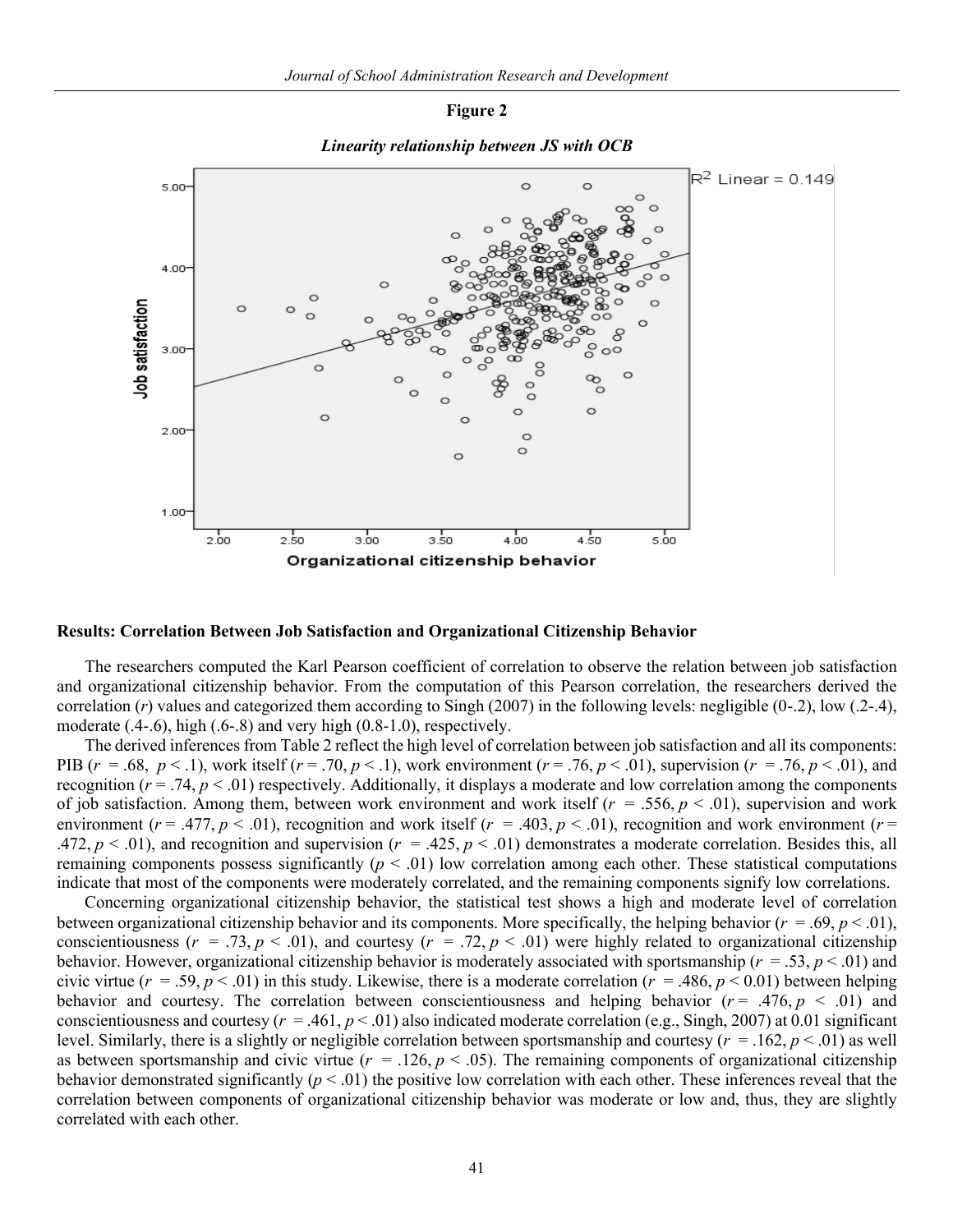**Table 2**

| <b>Correlation between JS and OCB</b> |                    |                |              |          |                |          |          |          |              |              |          |    |
|---------------------------------------|--------------------|----------------|--------------|----------|----------------|----------|----------|----------|--------------|--------------|----------|----|
| <b>Constructs</b>                     | 1                  | $\overline{2}$ | $\mathbf{3}$ | 4        | $\overline{5}$ | 6        | 7        | 8        | 9            | 10           | 11       | 12 |
| $\mathbf{1}$                          | $\mathbf{1}$       |                |              |          |                |          |          |          |              |              |          |    |
| $\overline{2}$                        | $.36***$           | $\mathbf{1}$   |              |          |                |          |          |          |              |              |          |    |
| $\mathbf{3}$                          | $.39***$           | $.55***$       |              |          |                |          |          |          |              |              |          |    |
| 4                                     | $.34***$           | $.39***$       | $.47***$     |          |                |          |          |          |              |              |          |    |
| $\overline{\mathbf{5}}$               | $.39***$           | $.40^{**}$     | $.47***$     | $.42***$ |                |          |          |          |              |              |          |    |
| 6                                     | $.68***$           | $.70***$       | $.76***$     | $.76***$ | $.74***$       |          |          |          |              |              |          |    |
| $\overline{7}$                        | $.14***$           | $.25***$       | $.22***$     | $.18***$ | $.21***$       | $.27***$ |          |          |              |              |          |    |
| 8                                     | $.15***$           | $.33***$       | $.30***$     | $.23***$ | $.24***$       | $.33***$ | $.47***$ |          |              |              |          |    |
| 9                                     | $.11$ <sup>*</sup> | $.16***$       | $.19***$     | .07      | .07            | $.16***$ | $.20**$  | $.23***$ | $\mathbf{1}$ |              |          |    |
| 10                                    | $.14***$           | $.28***$       | $.30***$     | $.14***$ | $.13*$         | $.26***$ | $.48***$ | $.46***$ | $.16***$     | $\mathbf{1}$ |          |    |
| 11                                    | $.15***$           | $.23***$       | $.22***$     | $.15***$ | .08            | $.22***$ | $.21***$ | $.21***$ | $.12*$       | $.36***$     |          |    |
| 12                                    | $.22***$           | $.38***$       | $.38***$     | $.24***$ | $.22***$       | $.38***$ | $.69***$ | $.73***$ | $.53***$     | $.72***$     | $.59***$ |    |

*Note.* 1 = pay, incentive and benefits,  $2$  = work itself,  $3$  = work environment,  $4$  = supervision,  $5$  = recognition,  $6$  = job satisfaction, 7=helping behavior, 8= conscientiousness, 9= sportsmanship,  $10=$  courtesy,  $11=$  civic virtue,  $12=$ organizational citizenship behavior

\* Correlation is significant at the .05 level (2-tailed).

\*\* Correlation is significant at the .01 level (2-tailed)

As signified in Table 2, the correlation between conscientiousness and work itself revealed significantly low (*r* = .322, *p*  $<$  0.01), and these statistics show a positive relationship between them. All the components of organizational citizenship behavior had positive, yet negligible relations with PIB. In terms of work itself, work environment, and all components of organizational citizenship behavior except sportsmanship, the results indicated a positive low correlation among them. Besides this, the association between sportsmanship and work itself  $(r = .160, p < .01)$  as well as the environment  $(r = .160, p < .01)$ .196,  $p < .01$ ) is significantly and positively negligible correlated. Particularly, supervision as the component of job satisfaction is significantly low correlated with all the components of organizational citizenship behavior except sportsmanship. Likewise, recognition is also significantly associated with all components of organizational citizenship behavior except for sportsmanship and civic virtue. Among these, the correlation between recognition and courtesy (*r* = 1.38,  $p < .05$ ) was negligibly correlated but other correlations were significantly ( $p < .01$ ) low.

All of these statistical derivations indicate that most of the components of job satisfaction and components of organizational citizenship behavior are significantly correlated with each other apart from a few components. Among those few components, there is no significant correlation between sportsmanship with supervision as well as recognition. Similarly, there is also no presence of a significant correlation between recognition and civic virtue.

Furthermore, Table 2 illustrates the results derived from computing the Pearson coefficient of correlation (*r* = .38), which shows that the correlation between job satisfaction and organizational citizenship behavior is low but positive. The derived *p* value (.00) from statistics is less than the alpha value (.01), and it reveals that the result is significant ( $p < .01$ ).

#### **Results of the Test: Influences of Job Satisfaction in Organizational Citizenship Behavior**

The researchers used regression analysis to measure the influences of job satisfaction on organizational citizenship behavior. In this regression model, organizational citizenship behavior was taken as a dependent variable, while job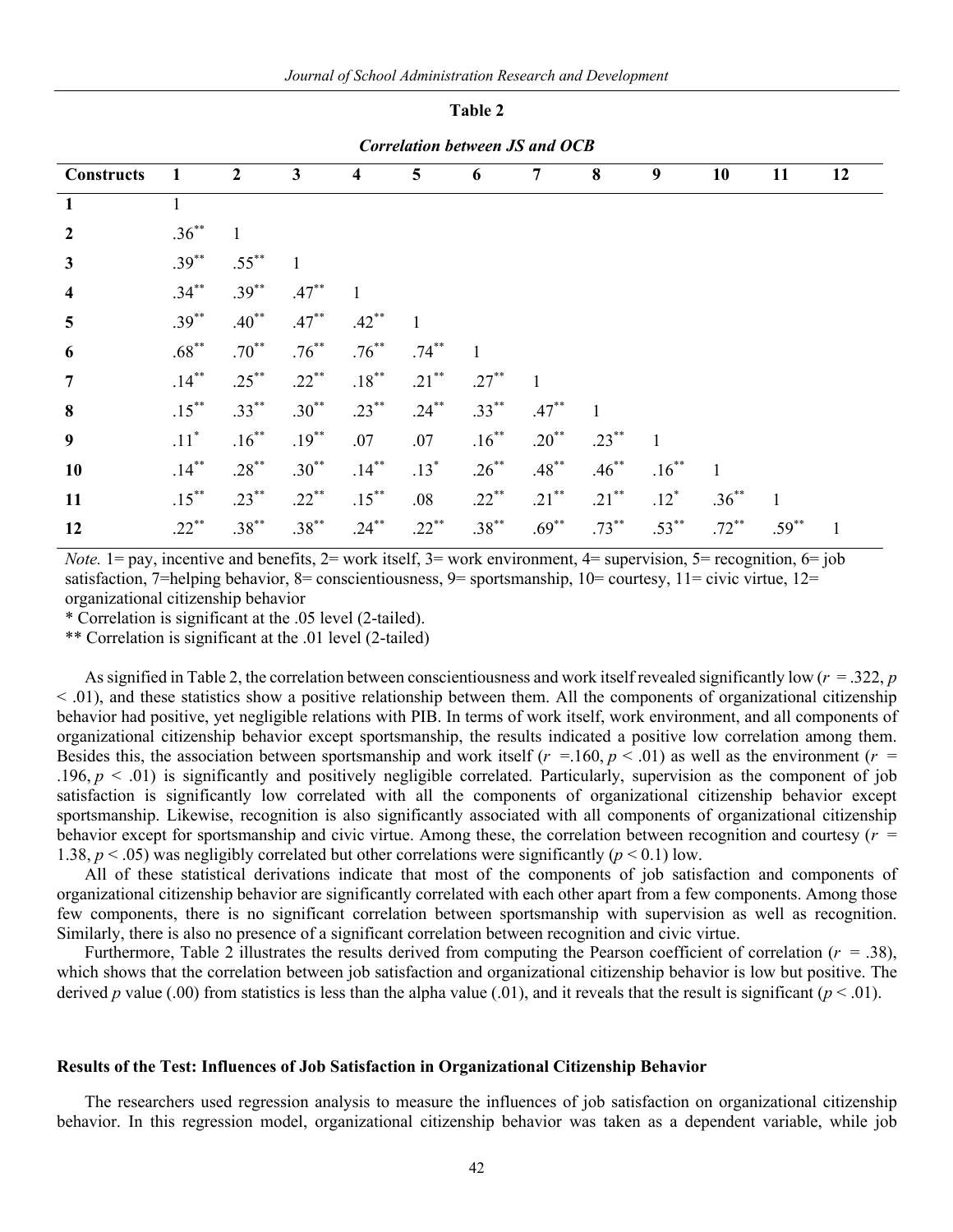satisfaction was considered an independent variable. Since these variables were measured on an interval scale, the regression model was allowed for analyzing the data. Considering the data distribution as normal and adopted the regression model (*y*  $= a + bx$ ) (e.g., Kerlinger, 2011).

| <b>Regression Analysis between JS and OCB</b> |           |           |             |       |      |                  |       |             |              |      |
|-----------------------------------------------|-----------|-----------|-------------|-------|------|------------------|-------|-------------|--------------|------|
| <b>Model</b>                                  | <b>UC</b> |           | <b>SC</b>   | Т     | Sig. | $\boldsymbol{R}$ | $R^2$ | $R^2_{adj}$ | <b>ANOVA</b> |      |
|                                               |           | <b>SE</b> | <b>Beta</b> |       |      |                  |       |             |              | Sig. |
| (Constant)                                    | 3.02      | .14       | .38         | 20.95 | .00  | .385             | .149  | .146        | 59.85        | .00  |
| Job satisfaction                              | 301       | .04       |             | 7.73  | .00  |                  |       |             |              |      |

#### **Table 3**

*Note.* Dependent Variable = organizational citizenship behavior.

a UC = Unstandardized Coefficients

b SC = Standardized Coefficients

\*Correlation is significant at the .01 level (2-tailed)

In this model, *y* is considered a dependent variable and *x* as an independent variable. Similarly, *a* and *b* are defined as constant and regression coefficients. As the first output, the model summary derived the value of *R* (.385), and it depicts a low correlation between organizational citizenship behavior and job satisfaction. In addition, obtained adjusted  $R^2$  (.146 x  $100 = 14.6\%$ ) shows that the model fairly fits the data. The adjusted  $R^2$  states that job satisfaction determines a 14.6% variance of organizational citizenship behavior. Further, researchers derived the ANOVA table as part of this regression analysis. It shows that there exists a significant association between two variables: job satisfaction and organizational citizenship behavior as  $p(0.00) < 0.05$  (5% level of significance). In other words, it means the overall model is significant to predict the outcome as the organizational citizenship behavior.

From the table of coefficient, the regression model  $(y = 3.02 + .301x)$  can be written as *organizational citizenship behavior = 3.02 + .301 job satisfaction*. This statistical result shows that a 1-unit change in job satisfaction brings .301 units to change in organizational citizenship behavior among school teachers. It means that job satisfaction constitutes 30.1% of changes in organizational citizenship behavior (e.g., Carver & Nash, 2012). Thus. job satisfaction is a significant predictor of organizational citizenship behavior ( $p < .05$ ), and it indicates that good job satisfaction positively enhances the organizational citizenship behavior of the school teachers.

## **DISCUSSION**

This study concluded that most of the dimensions of job satisfaction moderately correlated with each other. These results were similar to Kayastha and Kayastha (2012), where they found a moderate correlation between supervision-work, supervision-pay, promotion-work, promotion-pay, and promotion-supervision. Besides this, they found a low correlation between pay and work in their studies. These correlation scores reflected that there were positive correlations among the entire dimensions of job satisfaction. All the derived correlations were moderate correlations except pay and work. Additionally, Iqbal et al. (2016) obtained positive but low correlations among all components of job satisfaction except for the correlation between supervision and pay, which was a negligible correlation.

All of these studies (Iqbal et al., 2016; Kayastha & Kayastha, 2012) advocate similar types of results in which most of the correlations between the components of job satisfaction are positive, but low and moderate. All these components of job satisfaction are unique, but to some extent, they are also similar to each other, which jointly contributed to determining job satisfaction among school teachers. Thus, these components were found to be positively correlated with each other, but statistically, most of the correlations were low. Additionally, this study also obtained a moderate, low, and slightly positive correlation among the components of organizational citizenship behavior. Overall, the degree of correlation between the components appeared to be low, but they were significant. The results contradict the study carried out by Taghinezhad et al. (2015). The researchers found that the correlation between altruism-sportsmanship and conscientiousness-civic virtue was not significant. Likewise, this study also found a moderate and high degree of correlation between organizational citizenship behavior and its components.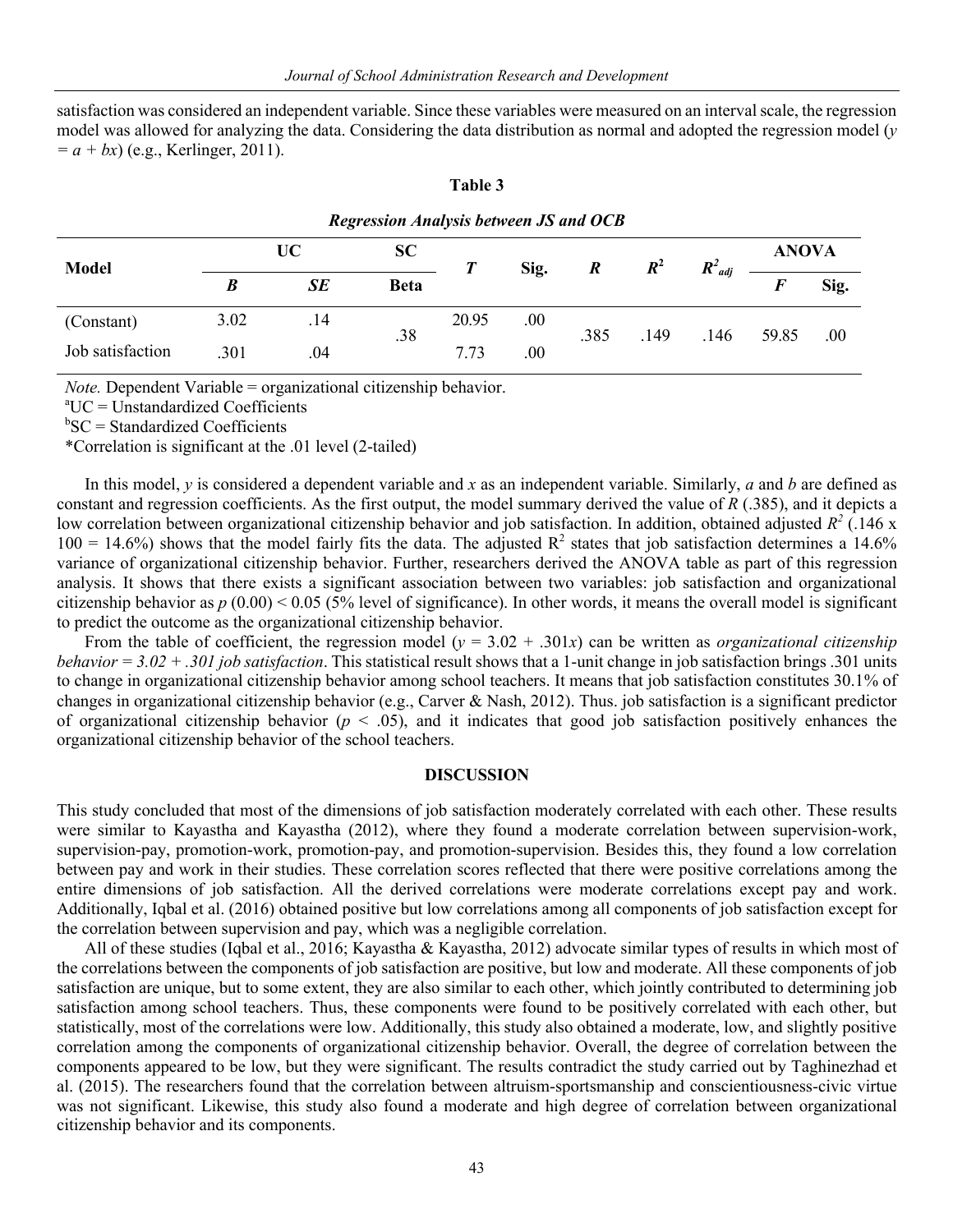There is a significant correlation with the low and negligible degree of association between components of job satisfaction and organizational citizenship behavior. However, there is no significant correlation between sportsmanshipsupervision, sportsmanship-recognition, and civic virtue-recognition. Overall, the correlation between job satisfaction and organizational citizenship behavior was positive. Taking the correlation into account, the result obtained from this study is near to the Ikonne (2013), Murphy et al. (2002), and Saxena et al. (2019), which shows that there was a significantly positive relationship between job satisfaction and organizational citizenship behavior.

Job satisfaction and organizational citizenship behavior are attitudes and behaviors of teachers. On one hand, social exchange relations construct attitudes (job satisfaction) (Cole et al., 2002) between teachers and school. On the other hand, the joint venture of attitude and social capital shapes the action (behavior) as organizational citizenship behavior (Nawarini, 2019). Both job satisfaction and organizational citizenship behavior are derived from the extensive assortment of citizenship gesticulation modeled by the behavioral measures (Haque et al., 2019), and it strongly signifies its relationship with each other. Newland (2012) claims, "The persons who are positively satisfied with their job are more likely to report a positive mood and more organizational citizenship behavior intentions" (p. 4). A person with a more positive mood desires to perform more positive organizational citizenship behavior, which increases job satisfaction and leads to high levels of organizational citizenship behavior. Likewise, Organ (2015) found that "non-required contributions" (p. 1) increase job satisfaction, and it is associated with organizational citizenship behavior. Thus, there is a significantly positive correlation between job satisfaction and organizational citizenship behavior among school teachers.

Job satisfaction accounts for a significant portion of organizational citizenship behavior among school teachers. These results were supported by Arif and Chohan (2012), who explored that organizational citizenship behavior and job satisfaction moderately correlated with each other. According to them, job satisfaction elucidated one-third of organizational citizenship behavior (Arif & Chohan, 2012). In addition to this, Belwalkar et al. (2018) stated that job satisfaction positively increased organizational citizenship behavior. Consequently, these inferences and derived statistics show that job satisfaction positively enhances organizational citizenship behavior among school teachers.

The organizational citizenship behavior is related to extra effort and attachment behaviors (Choudhary et al., 2017; Uzun, 2018) towards the school, while job satisfaction is regarding the attitude (Appelbaum et al., 2004) or sentiment of satisfaction towards the job (Arif & Chohan, 2012; Itiola et al., 2014; Newland, 2012). If the teachers have positive attitudes towards their job (satisfaction), it motivates (Shivakumar & Arun, 2019) them to perform in highly cooperative and extra endeavors in school (organizational citizenship behavior). As a result, it contributes extra effort and conveys more energy to the school. These activities improve the enjoyment and feelings of pride in their work (Lee et al., 2013). Thus, job satisfaction brought changes in organizational citizenship behavior among school teachers. Researchers could establish that the teachers with a high level of job satisfaction reinforce high organizational citizenship behavior.

Furthermore, organizational citizenship behavior is action, while job satisfaction is the job attitude of employees (Prasetio et al., 2017), and they are associated with each other. Job satisfaction and organizational citizenship behavior (e.g., Pohl & Paillé, 2011), along with their positive relationship, enhance organizational commitment (Foote & Tang, 2008; Indarti et al., 2017), job performances (e.g., Cun, 2012), and organizational effectiveness (DiPaola & Neves, 2009; Newland, 2012; Sawalha et al., 2019). It is equally applicable in the context of school teachers. Thus, the positive relationship between job satisfaction and organizational citizenship behavior (e.g., Griffith, 2004) among the teachers promotes educational achievement in the school.

# **CONCLUSION**

Job satisfaction positively influences organizational citizenship behavior and contributes to cultivate good working habits among school teachers. Furthermore, both inspire school teachers to have high commitment, productivity, and effectiveness in their job. Job satisfaction is the attitude formed by the exchange relations towards the job, whereas organizational citizenship behavior is the positive behavior determined by existing capital among school teachers. These are both jobs related organizational behaviors where the attitude (job satisfaction) constructs the action (organizational citizenship behavior). So, they are positively associated with each other, and job satisfaction enhances organizational citizenship behavior. This positive relationship enables staff to perform effectively. Therefore, high job satisfaction and organizational citizenship behavior collaboratively contribute to organizational commitment, job performances, and organizational effectiveness for better educational achievement in the educational setting.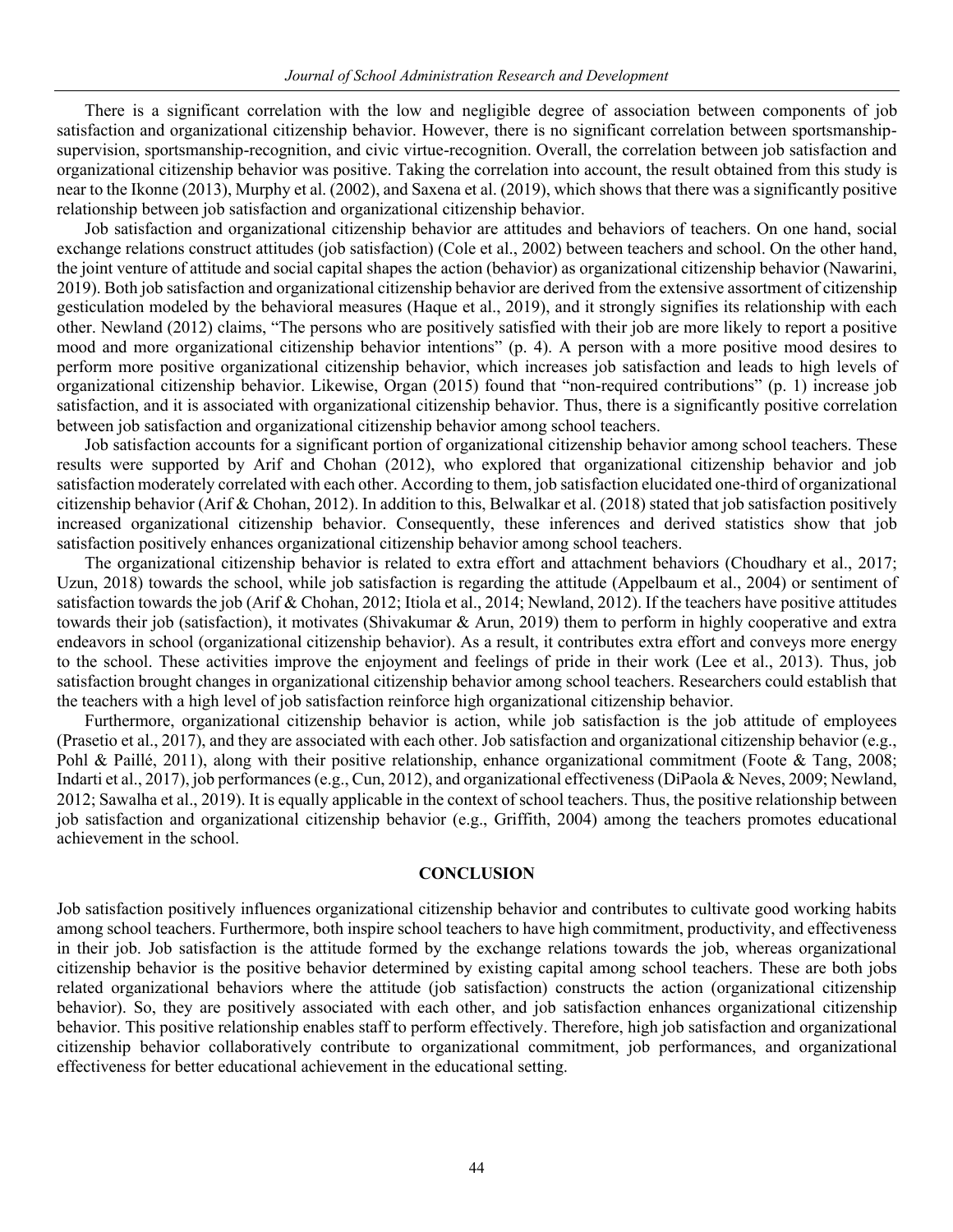# **Implications**

The Organ perspective of organizational citizenship behavior established that there is a relationship between several factors of job satisfaction and organizational citizenship behavior (Smith et al., 1983). In these premises, this study also confirms that job satisfaction enhances organizational citizenship behavior among school teachers in the context of Nepal. However, there is a necessity of exploring how the dimensions of job satisfaction contribute to organizational citizenship behavior concerning school teachers in academia. So the outcomes of this study can be used as literature for a forthcoming researcher from similar areas of this research, especially for addressing new issues such as understanding what creates the relationship between job satisfaction and organizational citizenship behavior.

# **REFERENCES**

- Ahmed, I., Ismail, W. K. W., Amin, S. M., & Ramzan, M. (2012). A look at social exchange at work: A literature survey approach. *World Applied Sciences Journal, 19*(7), 951-956. https://doi.org/10.5829/idosi.wasj.2012.19.07.2297
- Amintojjar, H., Shekari, G., & Zabihi, M. R. (2015). The effect of social capital on organizational citizenship behavior: A case study of employees in Mashhad Municipality. *International Journal of Organizational Leadership, 4*(2015), 144- 153. https://ijol.cikd.ca/article\_60251\_9f37b859e7d6fcb59f141ab388ec341d.pdf
- Appelbaum, S., Bartolomucci, N., Beaumier, E., Boulanger, J., Corrigan, R., Doré, I., Girard, C., & Serroni, C. (2004). Organizational citizenship behavior: A case study of culture, leadership and trust, *Management Decision*, *42*(1), 13-40, https://doi.org/10.1108/00251740410504412
- Arif, A., & Chohan, A. (2012). How job satisfaction is influencing the organizational citizenship behavior (OCB): A study of employees working in banking sector of Pakistan. *Interdisciplinary Journal of Contemporary Research Business, 4*(8), 74-86. https://journal-archieves26.webs.com/74-88.pdf
- Banerjee, N., Stearns, E., Moller, S., & Mickelson, R. A. (2017). Teacher job satisfaction and student achievement: The role of teachers professional community and teachers collaboration in schools*. American Journal of Education, 123*(2), 203-241. https://doi.org/10.1086/689932
- Barusman, A. R. P., & Mihdar, F. (2014). The effect of job satisfaction and organizational justice on organizational citizenship behavior with organization commitment as the moderator. *International Journal of Humanities and Social Science, 4*(9), 118-126. http://www.ijhssnet.com/journals/Vol\_4\_No\_9\_July\_2014/12.pdf
- Bauer, S., & Silver, L. (2018). The impact of job isolation on new principals' sense of efficacy, job satisfaction, burnout and persistence. *Journal of Educational Administration*, *56*(3), 315-331. https://doi.org/10.1108/JEA-07-2017-0078
- Belwalkar, S., Vohra, V., & Pandey, A. (2018). The relationship between workplace spirituality, job satisfaction and organizational citizenship behaviors – an empirical study. *Social Responsibility Journal*, *14*(2), 410-430. https://doi.org/10.1108/SRJ-05-2016-0096
- Benoliel, P., & Barth, A. (2017). The implications of the school's cultural attributes in the relationships between participative leadership and teacher job satisfaction and burnout. *Journal of Educational Administration*, *55*(6), 640- 656. https://doi.org/10.1108/JEA-10-2016-0116
- Bhattarai, P. C., & Maharjan, J. (2016). Ethical decision making among women education leaders: A case of Nepal. In T. N. Watson & A. H. Normore (Eds.), *Racially and Ethnically Diverse Women Leading Education: A Worldview* (p. 235- 254). Emerald. https://doi.org/10.1108/S1479-366020160000025013
- Bukhari, Z. U., Ali, U., Shahzad, K., & Bashir, S. (2009). Determinants of organizational citizenship behavior in Pakistan. *International Review of Business Research Papers, 5*(2), 132-150. https://citeseerx.ist.psu.edu/viewdoc/download?doi=10.1.1.477.3233&rep=rep1&type=pdf

Carver, R. H., & Nash, J. G. (2012). *Doing data analysis with SPSS version 18.0*. Cengage Learning India Private Limited. Central Bureau of Statistics. (2003). *Nepal in Figures.* Author.

- Cheung, F., Peng, K., & Wong, C. (2018). Beyond exchange and prosocial motives, is altruistic helping a valid motive for organizational citizenship behavior? *Chinese Management Studies*, *12*(1), 222-242. https://doi.org/10.1108/CMS-08- 2016-0165
- Chhetri, S. B. (2017). Predictors and outcomes of employee engagement: Empirical study of Nepali employees. *Journal of Business and Management Research, 2*(1), 14-32. https://doi.org/10.3126/jbmr.v2il-2.18149.
- Choudhary, N., Naqshbandi, R., Philip, P. J., & Kumar, R. (2017). Employee job performance: The interplay of leaders' emotional management ability and employee perception of job characteristics. *Journal of Management Development, 36*(8), 1087-1098. https://doi.org/10.1108/JMD-10-2016-0195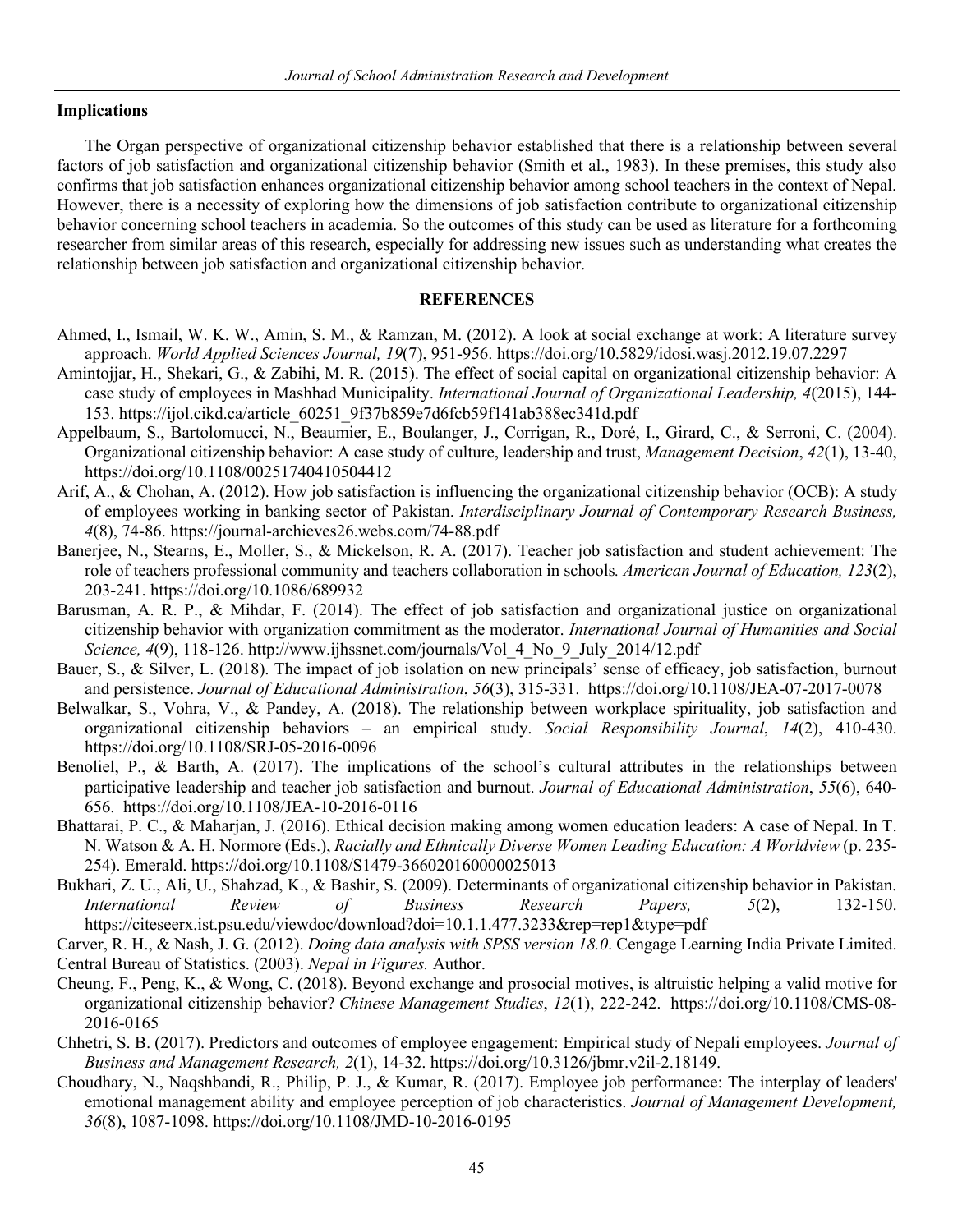- Coggburn, J., Battaglio, R., & Bradbury, M. (2017). Employee job satisfaction and organizational performance: The role of conflict management. *International Journal of Organization Theory & Behavior*, *17*(4), 498- 530. https://doi.org/10.1108/IJOTB-17-04-2014-B005
- Cole, M. S., Schaninger, W. S., & Harris, S. G. (2002). The workplace social exchange network: A multilevel, conceptual examination. *Group and Organizational Management, 27*(1), 142-167. https://doi.org/10.1177/105960110202
- Creswell, J. W. (2009). *Research design: Qualitative, quantitative, and mixed methods approaches* (3rd ed.). Sage Publications India Pvt. Ltd.
- Creswell, J. W. (2015). *Educational research: Planning, conducting, and evaluating quantitative and qualitative research*  $(4<sup>th</sup>$  ed.). Pearson Education.
- Cun, X. (2012). Public service motivation and job satisfaction, organizational citizenship behavior. *Chinese Management Studies*, *6*(2), 330-340. https://doi.org/10.1108/17506141211236758
- DiPaola, M., & Neves, P. M. M. C. (2009). Organizational citizenship behaviors in American and Portuguese public schools. *Journal of Educational Administration*, *47*(4), 490-507. https://doi.org/10.1108/09578230910967464
- District Education Office. (2016). *Educational report of Dhading district- 2016*. https://www.deodhading.gov.np
- Domenico, M. D., Tracey, P., & Haugh, H, (2009). The Dialectic of social exchange: Theorizing corporate- social enterprise collaboration. *Organization Studies, 30*(08), 887-907. https://doi.org/10.1177/0170840609334954
- Election Commission Nepal. (2017). *Jilayagath nirbachan chhetra ko naksa* [District wise map of electoral region]. Author. Field, A. (2009). *Discovering statistics using SPSS* (3rd ed.). Sage.
- Foote, D., & Tang, T. L. (2008). Job satisfaction and organizational citizenship behavior (OCB). *Management Decision*, *46*(6), 933-947. https://doi.org/10.1108/00251740810882680
- Fox, S., & Spector, P. E. (2011). *Organizational citizenship behavior checklist (OCB-C)*. http://www.shell.cas.usf.edu/~pspector/scales/ocbcpag.html
- Garson, G. D. (2012). *Testing statistical assumptions* (2012 ed.). Statistical publishing associates. http://www.statisticalassociates.com/assumptions.pdf
- Gautam, T., Dick, R. V., Wagner, U., Upadhyay, N., & Davis, A. J. (2005). Organizational citizenship behavior and organizational commitment in Nepal. *Asian Journal of Social Psychology, 8*(3), 336-345. https://doi.org/10.1111/j.1467-839X2005.00172X
- Griffith, J. (2004). Relation of principal transformational leadership to school staff job satisfaction, staff turnover, and school performance. *Journal of Educational Administration*, *42*(3), 333-356. https://doi.org/10.1108/09578230410534667
- Gwelo, A. S. (2019). Determinants of career choice among university students. *Malaysian Online Journal of Educational Management, 7*(1), 1-19. https://mojem.um.edu.my/index.php/MOJEM/article/view/15758/9447
- Haque, A. K. M. T., Uddin, M. A., Easmin, R., & Sohel, S. M. (2019). Job satisfaction and citizenship behavior: A mediating effect of organizational commitment. *Organizacija, 52*(3), 236-249. https://doi.org/10.2478/orga-2019-0015
- Hemakumara, M. G. G. (2020). The impact of job satisfaction on organizational citizenship behavior: A review of literature. *International Journal of Business and Social Science, 11*(12), 49-51. http://ijbssnet.com/journals/Vol\_11\_No\_12\_December\_2020/6.pdf
- Hertzog, M. A. (2008). Considerations in determining sample size for pilot studies. *Research in Nursing and Health, 31*, 180-191. https://doi.org/10.1002/nur.20247.
- Huang, J. L., Cropanzano, R., Li, A., Shao, P., Zhang, X., & Li, Y. (2017). Employee conscientiousness, agreeableness, and supervisor justice rule compliance: A three-study investigation. *Journal of Applied Psychology, 102*(11), 1564– 1589. https://doi.org/10.1037/apl0000248
- Huang, L., Su, C., Lin, C., & Lu, S. (2019). The influence of abusive supervision on employees' motivation and extra-role behaviors. *Chinese Management Studies*, *13*(3), 514-530. https://doi.org/10.1108/CMS-04-2018-0495
- Huang, S., Chen, Z., Liu, H., & Zhou, L. (2017). Job satisfaction and turnover intention in China. *Chinese Management Studies*, *11*(4), 689-706. https://doi.org/10.1108/CMS-12-2016-0263
- Ikonne, C. N. (2013). Job satisfaction and organizational citizenship behavior of library personnel in selected Nigerian universities. *International Journal of Science and Research, 4*(4), 3287-3294. https://www.ijsr.net/search\_index\_results\_paperid.php?id=SUB153874
- Indarti, S., Solimun, S., Fernandes, A. A. R., & Hakim, W. (2017). The effect of OCB in relationship between personality, organizational commitment and job satisfaction on performance. *Journal of Management Development*, *36*(10), 1283- 1293. https://doi.org/10.1108/JMD-11-2016-0250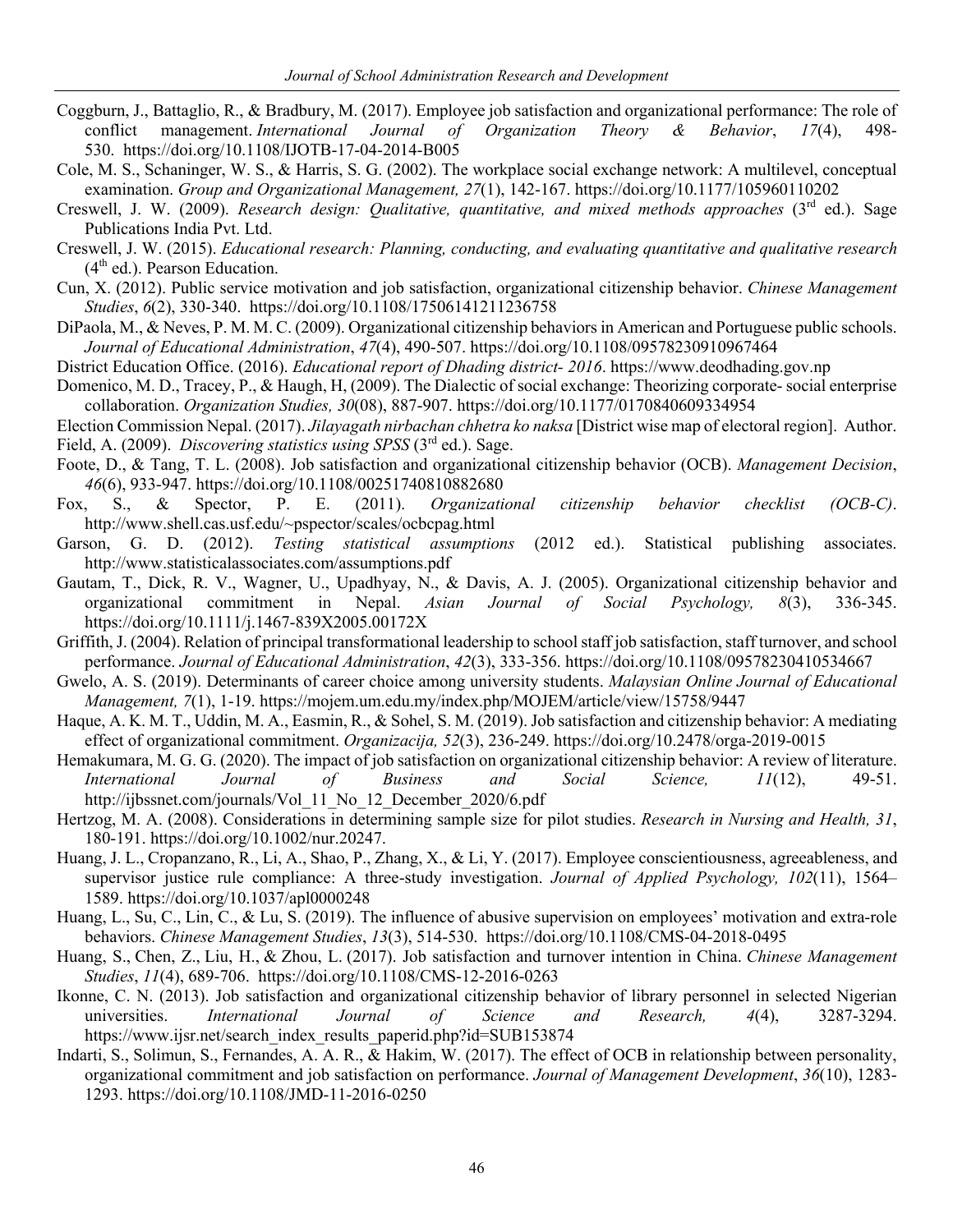- Iqbal, A., Aziz, F., Farooqi, T. K., & Ali, S. (2016). Relationship between teachers' job satisfaction and students' academic performance. *Eurasian Journal of Educational Research, 65*(2016), 341-350. https://files.eric.ed.gov/fulltext/EJ1121910.pdf
- Itiola, K. O., Odebiyi, I. I., & Alabi, E. (2014). Empirical study of impact of organizational citizenship behaviour dimensions on job satisfaction among administrative staff on Osun state owned tertiary institutions, Nigeria. *International Journal of Academic Research in Business and Social Sciences, 4*(8), 264-274. http://dx.doi.org/10.6007/IJARBSS/v4-i8/1095
- Kayastha, D. P., & Kayastha, R. (2012). A study of job satisfaction among teachers, higher secondary school of Nepal. *International journal of evaluation and research in education, 1*(1), 41-44. https://doi.org/10.11591/ijere.v1i1.752
- Kerlinger, F. N. (2011). *Foundations of Behavioral research* (2<sup>nd</sup> ed.). Surjeet Publications.
- Khadka, J. (2010). *Job satisfaction of institutional school teachers of Kathmandu district of Nepal*. (Unpublished master of philosophy dissertation), Kathmandu University.
- Khadka, J. (2018). *Perceived relation between principals' emotional intelligence and leadership styles, and their effect on school performance*. (Unpublished doctoral thesis), Kathmandu University.
- Khalid, S. A., Jusoff, H. K., Othman, M. Ismail, M., & Rahman, N. A. (2010). Organizational citizenship behavior as a predictor of student academic achievement. *International Journal of Economics and Finance, 2*(1), 66-71. https://doi.org/10.5539/ijef.v2n1p65
- Koys, D. J. (2001). The effects of employee satisfaction, organizational citizenship behavior, and turnover on organizational effectiveness: A unit-level, longitudinal study. *Personnel Psychology, 54*(1), 101-114. https://psycnet.apa.org/doi/10.1111/j.1744-6570.2001.tb00087.x
- Lee, U. H., Kim, H. K., & Kim, Y. H. (2013). Determinants of organizational citizenship behavior and its outcomes. *Global Business and Management Research: An International Journal, 5*(1), 54-65. http://www.gbmrjournal.com/pdf/vol.%205%20no.%201/5-Lee%20et%20al.,%202013.pdf
- Makvandi, A., Naderi, F., Makvandi, B., Pasha, R., & Ehteshamzadeh, P. (2018). Short research report: Academic optimism and organizational citizenship behavior amongst secondary school teachers. *International Journal of Emotional Education, 10*(1), 164-166. https://www.um.edu.mt/library/oar//handle/123456789/29674
- Ministry of Education, Science and Technology. (2017). *Educational brochure 2017*. Author.
- Mondal, J., Shrestha, S., & Bhaila, A. (2011). School teachers: job stress and job satisfaction, Kaski, Nepal. *International Journal of Occupational Safety and Health, 1*(1), 27-33. https://doi.org/10.3126/ijosh.v1i1.5226
- Murphy, G., Athanasou, J., & King, N. (2002). Job satisfaction and organizational citizenship behaviour. *Journal of Managerial Psychology*, *17*(4), 287-297. https://doi.org/10.1108/02683940210428092
- Nadeem, K., Riaz, A., & Danish, R. Q. (2019). Influence of high-performance work system on employee service performance and OCB: The mediating role of resilience. *Journal of Global Entrepreneurship Research, 9*(13), 1-13. https://doi.org/10.1186/s40497-018-0142-2
- Nawarini, A. T. (2019). Behavioral approach on public sector management. *Jurnal Akuntansi, Manajemen Dan Ekonomi, 21*(1), 8-12. https://doi.org/10.32424/1.jame.2019.21.1.1481
- Newland, S. J. (2012). *Organizational citizenship behavior- individual or organizational citizenship behaviororganization: Does the underlying motive matter?* (Master theses and specialist projects, Western Kentucky University). http://digitalcommons.wku.edu/cgi/viewcontent.cgi?article=2162 &context=theses
- Organ, D. W. (2015). Organizational citizenship behavior. In J. D. Brown (Ed.). *International Encyclopedia of the Social and Behavioral Sciences* (2nd edition) (pp. 317-321). https://doi.org/10.1016/B978-0-08-097086-8.22031-X
- Organ, D. W., & Lingl, A. (1995). Personality, satisfaction, and organizational citizenship behavior. *The Journal of Social Psychology, 135*(3), 339-350. https://doi.org/10.1080/00224545.1995.9713963
- Organ, D. W., & Ryan, K. (1995). A meta-analytic review of attitudinal and dispositional predictors of organizational citizenship behavior. *Personal Psychology, 48*(4), 775-802. https://psycnet.apa.org/doi/10.1111/j.1744- 6570.1995.tb01781.x
- Panayotova, P. (2020). Pearson, Karl. In P. Atkinson, S. Delamont, A. Cernat, J. W. Sakshaug, & R. A. Williams (Eds.), *SAGE Research Methods Foundations.* https://www.doi.org/10.4135/9781526421036864349
- Parajuli, D. R., & Das, D. (2013). Performance of community schools in Nepal: A macro level analysis. *International Journal of Scientific and Technology Research*, *2*(7), 148-154. https://www.ijstr.org/final-print/july2013/Performance-Of-Community-Schools-In-Nepal-A-Macro-Level-Analysis.pdf
- Parvin, M. M., & Kabir, M. N. (2011). Factors affecting employee job satisfaction of pharmaceutical sector. *Australian Journal of Business and Management Research, 1*(9), 113-123. http://ajbmr.com/articlepdf/AJBMR\_19\_23i1n9a13a.pdf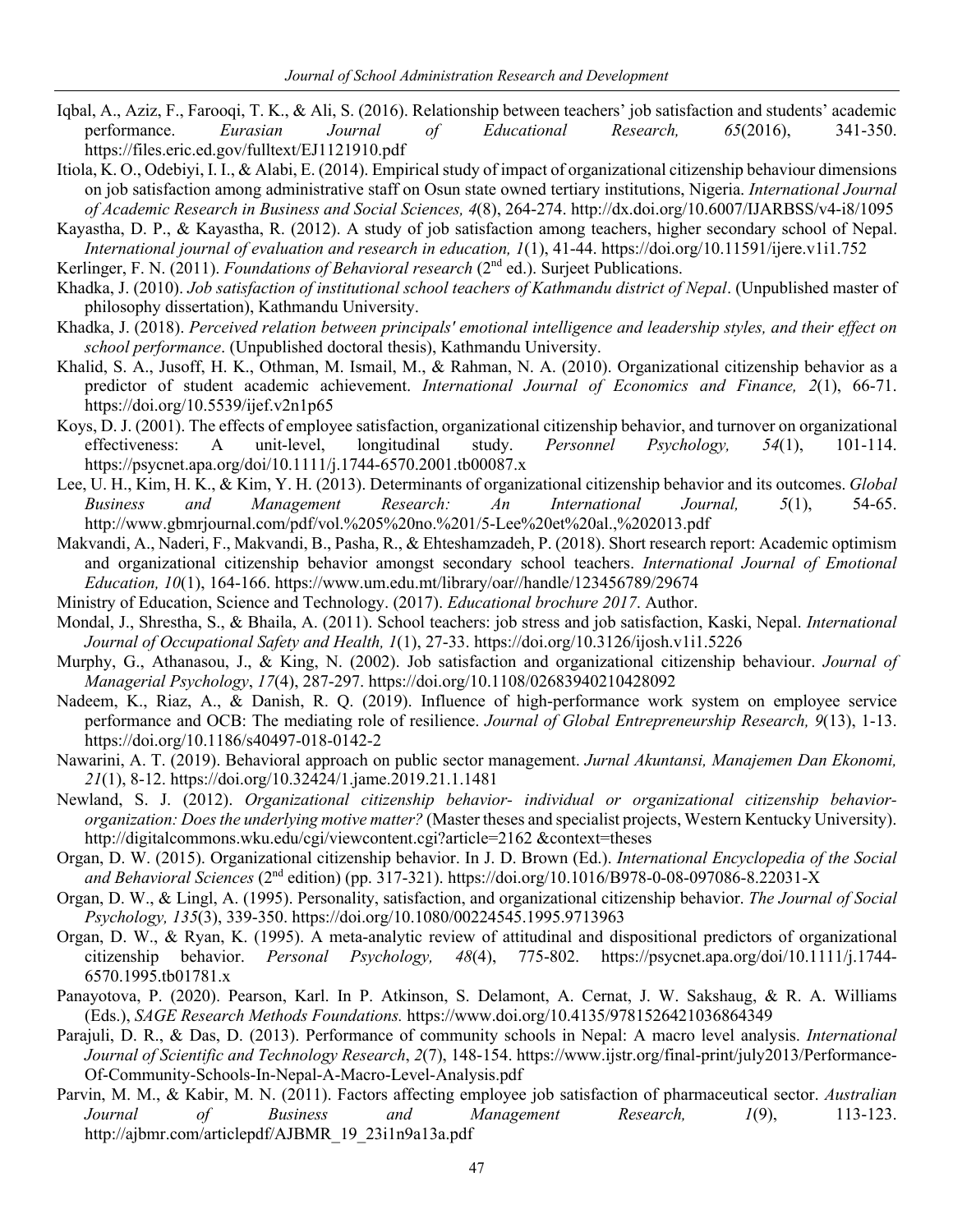- Pathak, R. S. (2019). Potentials and problems of agricultural development in Dhading district. *NUTA Journal*, *6*(1-2), 57- 63. https://doi.org/10- 3126/nutaj.v6i1-2.23229.
- Paydar, F., & Salehi, M. (2017). The role of cultural capital in organizational citizenship behavior (Case study: Azad University of Mahmudabad). *Review of European Studies, 9*(2), 130-137. https://doi.org/10.5539/res.v9n2p130
- Podsakoff, M. F., MacKenzie, S. B., Moorman, R. H., & Richard, F. (1990). Transformational leader behaviors and their effects on followers' trust in leader, satisfaction, and organizational citizenship behaviors. *Leadership Quarterly, 1*(2), 107-142. https://doi.org/10.1016/1048-9843(90)90009-7
- Pohl, S., & Paillé, P. (2011). The impact of perceived organizational commitment and leader commitment on organizational citizenship behaviour. *International Journal of Organization Theory & Behavior*, *14*(2), 145- 161. https://doi.org/10.1108/IJOTB-14-02-2011-B001
- Prasetio, A. P., Yuniarsih, T., & Ahman, E. (2017). Job satisfaction, organizational commitment, and organizational citizenship behaviour in state-owned banking. *Universal Journal of Management, 5*(1), 32-38. https://doi.org/10.13189/ujm.2017.050104
- Rahman, U., Sulaiman, W. S. W., Nasir, R., & Omar, F. (2014). The role of job satisfaction as mediator in the relationship between self – efficacy and organizational citizenship behavior among Indonesian teachers. *International Journal of Business and Social Science, 5*(9), 255-261. http://www.ijbssnet.com/journals/Vol\_5\_No\_9\_August\_2014/30.pdf
- Santos, J. R. A. (1999). Cronbach's alpha: A tool of assessing the reliability scales. *Journal of Extension, 37*(2), 1-5. https://archives.joe.org/joe/1999april/tt3.php
- Saraih, U. N., Ali, H., & Khalid, S. A. (2015). The development of teachers' career in relationship to OCB and justice: A study in Malaysia. *Asian Social Science, 11*(24), 62-71. https://doi.org/10.5539/ass.v11n24p62
- Sawalha, N., Kathawala, Y., & Magableh, I. (2019). Educator organizational citizenship behavior and job satisfaction moderation in the GCC expatriate-dominated market. *International Journal of Organizational Analysis*, *27*(1), 19- 35. https://doi.org/10.1108/IJOA-09-2017-1247
- Saxena, S., Tomar, K., & Tomar, S. (2019). Impact of job satisfaction on organizational citizenship behavior. *Proceedings of 10th International Conference on Digital Strategies for Organizational Success*. https://doi.org/10.2139/ssrn.3323753
- Shivakumar, A., & Arun, A. (2019). Job satisfaction among school teachers in Coimbatore district. *ZENITH International Journal of Multidisciplinary Research, 9*(4), 134-141. http://zenithresearch.org.in/images/stories/pdf/2019/APRIL/ZIJMR/15\_ZIJMR\_VOL9\_ISSUE\_4\_APRIL\_2019.pdf
- Shrestha, M. (2019). Contribution of school related attributes on job satisfaction: A cross-sectional study on school teachers on Nepal. *Malaysian Online Journal of Educational Management, 7*(4), 23-44. https://mojem.um.edu.my/index.php/MOJEM/article/view/20072/10474
- Shrestha, M., & Dangol, R. (2020). Conscientiousness and motivator factors: Can they contribute to each other among TVET Teachers of Nepal? *Journal of Interdisciplinary Studies in Education*. 9(1), 117–137. https://doi.org/10.32674/jise.v9i1.1898.
- Singh, K. (2007). *Quantitative social research methods*. Sage publications India Pvt Ltd.
- Smith, C. A., Organ, D. W., & Near, J. P. (1983). Organizational citizenship behavior: Its nature and antecedents. *Journal of Applied Psychology, 68*(4), 653-663. https://psycnet.apa.org/doi/10.1037/0021-9010.68.4.653
- Sreejech, S., Mohapatra, S., & Anusree, M. R. (2014). *Business research methods: An applied orientation.* Springer.
- Sulentic, T. S., Znidar, K., & Pavicic, J. (2017). The key determinants of perceived external prestige (PEP) qualitative research approach. *Management, 22*(1), 49-84. http://dx.doi.org/10.30924/mjcmi/2017.22.1.49
- Taber, K. S. (2018). The use of Cronbach's alpha when developing and reporting research instruments in science education. *Research in science Education, 48*, 1273-1296. https://doi.org/10.1007/s11165-016-9602-2
- Taghinezhad, F., Safavi, M., Raiesifar, A., & Yahyavi, S. H. (2015). Antecedents of organizational citizenship behavior among Iranian nurses: A multicenter study. *BMC Research Notes (2015)*, *8*(547). https://doi.org/10.1186/s13104-015- 1505-1
- Talachi, R. K., Gorji, M. B., & Boerhannoeddin, A. B. (2014). An investigation of the role of job satisfaction in employees' organizational citizenship behavior. *Coll Antripol, 38*(2), 429-436. https://core.ac.uk/download/pdf/162013589.pdf
- Thadathil, B. J. (2015). Job satisfaction among teachers in Nepal: A comparative study between government and private schools. *International Journal of Science and Research, 6*(8), 727-729. https://www.ijsr.net/search\_index\_results\_paperid.php?id=ART20176021